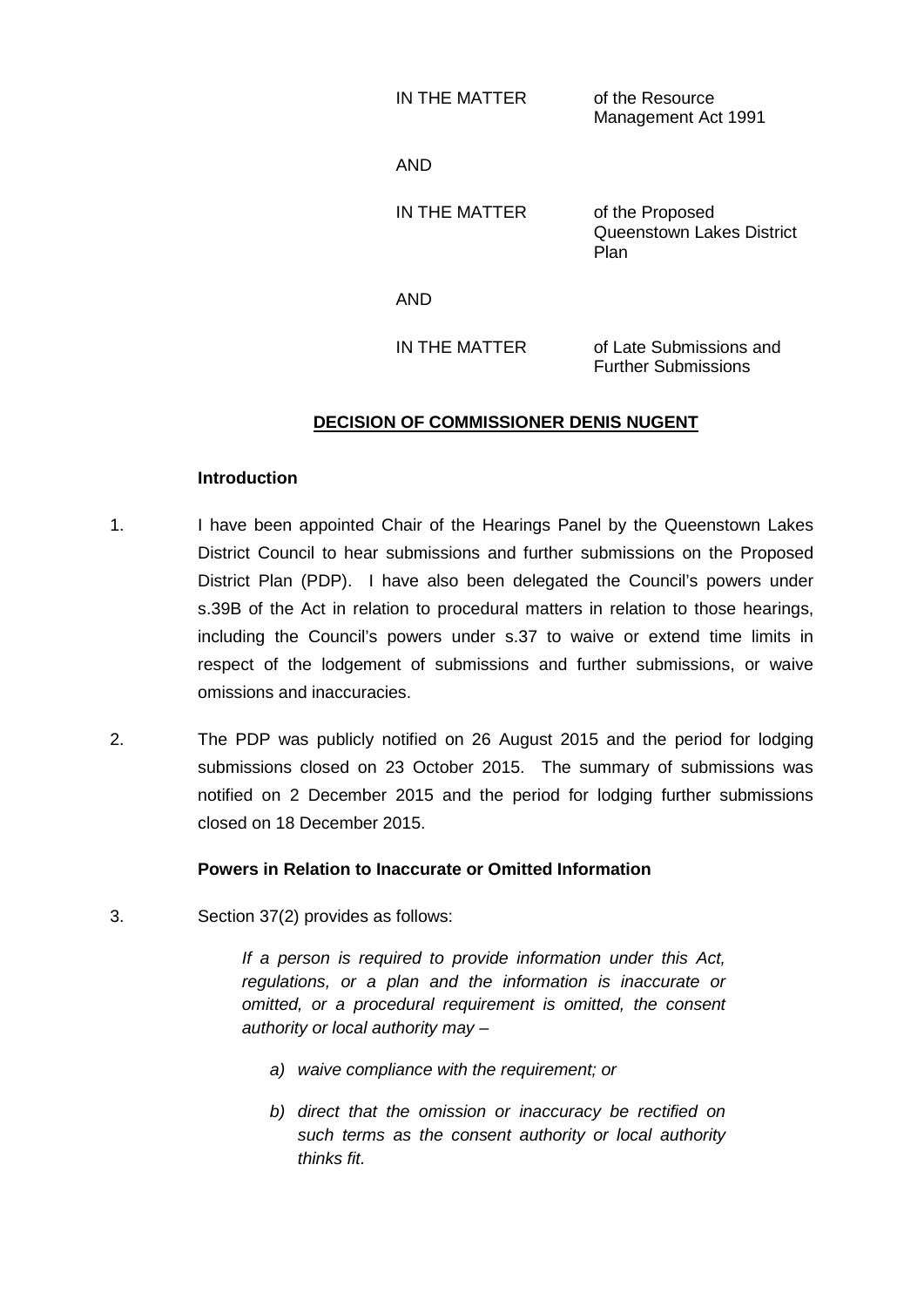### **Further Submission 1282 by Longview Environmental Trust**

4. This further submission was lodged in time and in general complies with the requirements of the Act and Form 6 under the Resource Management (Forms, Fees, and Procedure) Regulations 2003. However, it is deficient in that it does not identify the submissions it is opposed to with sufficient particularity. Instead, it states:

#### *The Trust opposes the submission of:*

• *Various – being submissions on Chapters 3, 6 and 21 of the Proposed District Plan which oppose the Objectives, Policies and Assessment Matters of the Proposed District Plan as they relate to Outstanding Natural Landscapes and Outstanding Natural Features.*

*The particular parts of the submission the Trust opposes are:*

- *Those parts of the submissions that seek to amend or delete Objectives, Policies and/or Assessment Matters relating to Outstanding Natural Landscapes and Outstanding Natural Features.*
- 5. It is also unclear whether the further submitter has complied with the requirements of Clause 8A of the First Schedule to the Act by serving a copy of this further submission on those persons who made the original submissions opposed.
- 6. Noting that the Act has a focus on public participation and the involvement of the community in framing the provisions of a district plan, I consider the opportunity should be given to the Longview Environmental Trust to correct the omissions in the further submission by particularising the submissions to which it relates and providing evidence of service of copies of the further submission on the relevant submitters.
- 7. The matters the further submissions relate to are in large part to be heard in the hearing stream commencing on 7 March 2016. Thus there is some urgency in these further particulars being provided if submitters and the Council's reporting officers are not to be disadvantaged. I consider five (5) working days is adequate time for the further submitter to correct this omission.